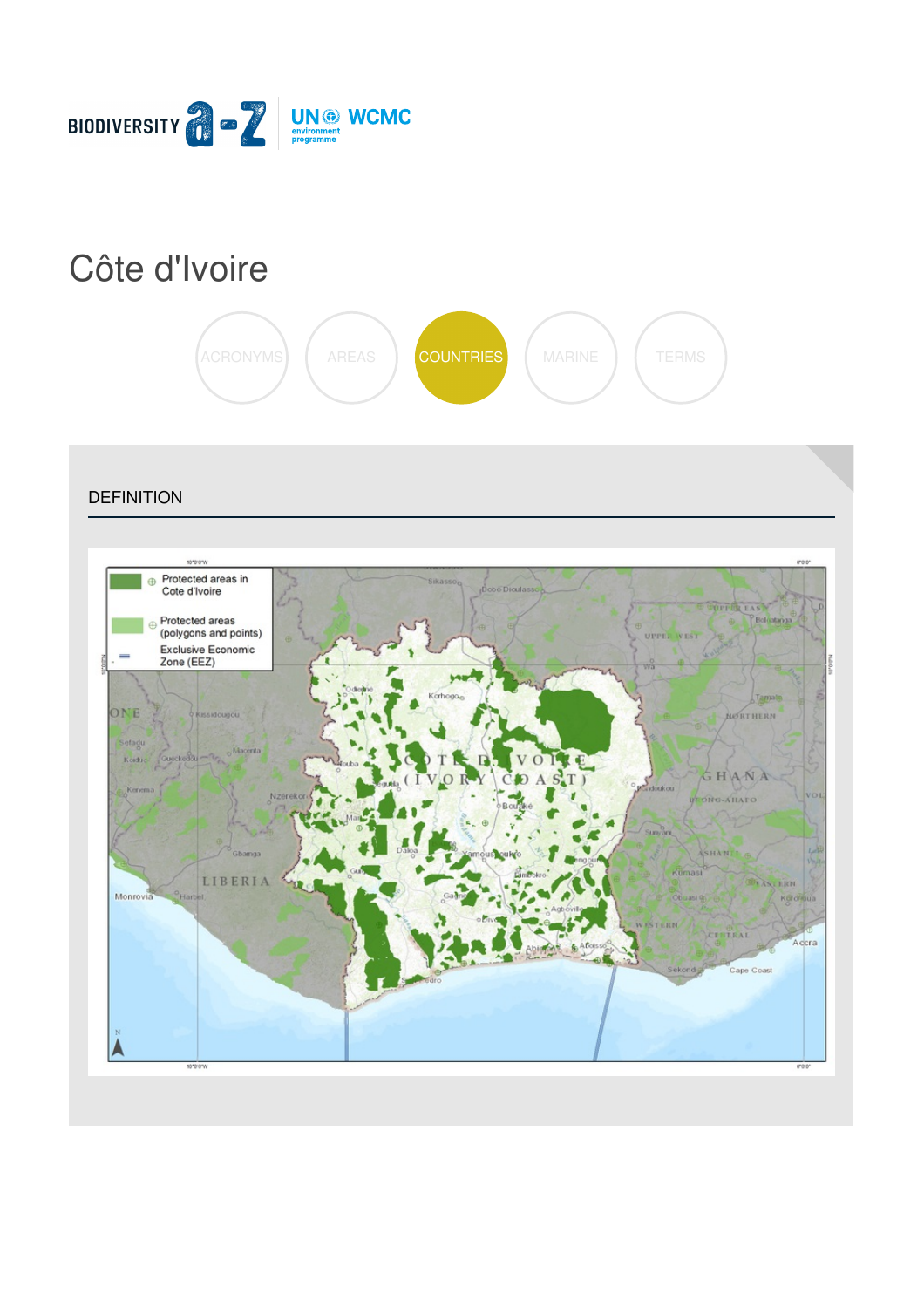## [PROTECTED](javascript:void(0)) AREAS

| Protected areas designated under international conventions and agreements |   |  |
|---------------------------------------------------------------------------|---|--|
| <b>World Heritage sites</b>                                               | ✔ |  |
| Natural                                                                   | ✔ |  |
| Cultural                                                                  |   |  |
| Mixed                                                                     |   |  |
| Ramsar sites (Wetlands of International Importance)                       | ✔ |  |
| <b>Man and the Biosphere Reserves</b>                                     | ✔ |  |
| <b>National-level protected areas</b>                                     |   |  |
| <b>IUCN Protected Area Management Categories</b>                          | ✔ |  |
| <u>la</u>                                                                 |   |  |
| $\underline{\mathsf{lb}}$                                                 |   |  |
| Щ                                                                         | ✔ |  |
| Ш                                                                         |   |  |
| IV                                                                        | ✔ |  |
| $\underline{\mathsf{V}}$                                                  |   |  |
| $\underline{\mathsf{V}}$                                                  |   |  |
| Not Assigned or Not Reported                                              |   |  |

## BIODIVERSITY [DESIGNATIONS](javascript:void(0))

Biodiversity designations represent the sites or regions that have been identified as important for biodiversity conservation due to their biological uniqueness or the high threat that they face. A plethora of different approaches have been promoted by conservation organisations and researchers in order to guide decisions about where to invest in biodiversity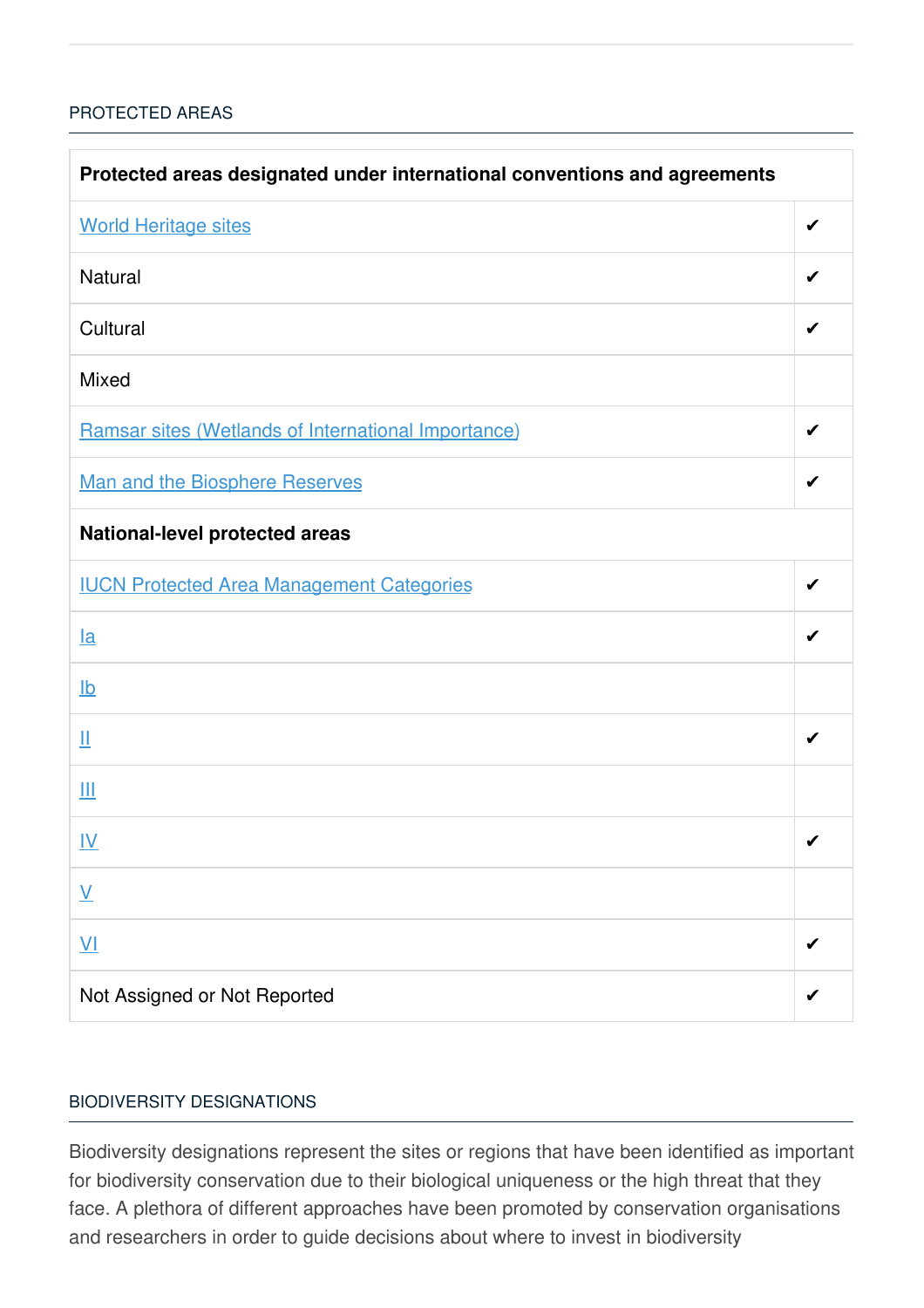conservation. These approaches use globally consistent criteria and available data in order to identify and classify sites. The designations themselves do not confer protected area status, but many of the sites identified may partly or fully overlap with a protected area designation on-ground.

| <b>Key Biodiversity Areas</b>             | ✔ |
|-------------------------------------------|---|
| <b>Alliance for Zero Extinction Sites</b> | ✔ |
| <b>Crisis Ecoregions</b>                  | ✔ |
| <b>Centres of Plant Diversity</b>         | ✔ |
| <b>Endemic Bird Areas</b>                 | ✔ |
| <b>Global 200 Ecoregions</b>              | ✔ |
| <b>High Biodiversity Wilderness Areas</b> |   |
| <b>Intact Forest Landscapes</b>           | ✔ |
| <b>Last of the Wild</b>                   | ✔ |

# [CONVENTIONS](javascript:void(0)) AND TREATIES

Important conventions and multi-lateral agreements that relate to biodiversity and the environment.

| <b>Convention on Biological Diversity (CBD)</b>                                                   | <b>Ratification</b>  |
|---------------------------------------------------------------------------------------------------|----------------------|
| <b>Convention on International Trade in Endangered Species of Wild Fauna</b><br>and Flora (CITES) | Accession            |
| <b>Convention on the Conservation of Migratory Species of Wild Animals</b><br>(CMS)               | Party                |
| International Convention for the Regulation of Whaling (ICRW)                                     | Adherence            |
| <b>International Plant Protection Convention (IPPC)</b>                                           | Contracting<br>party |
| <b>International Convention for the Prevention of Pollution from Ships</b>                        | H, III, IV, V        |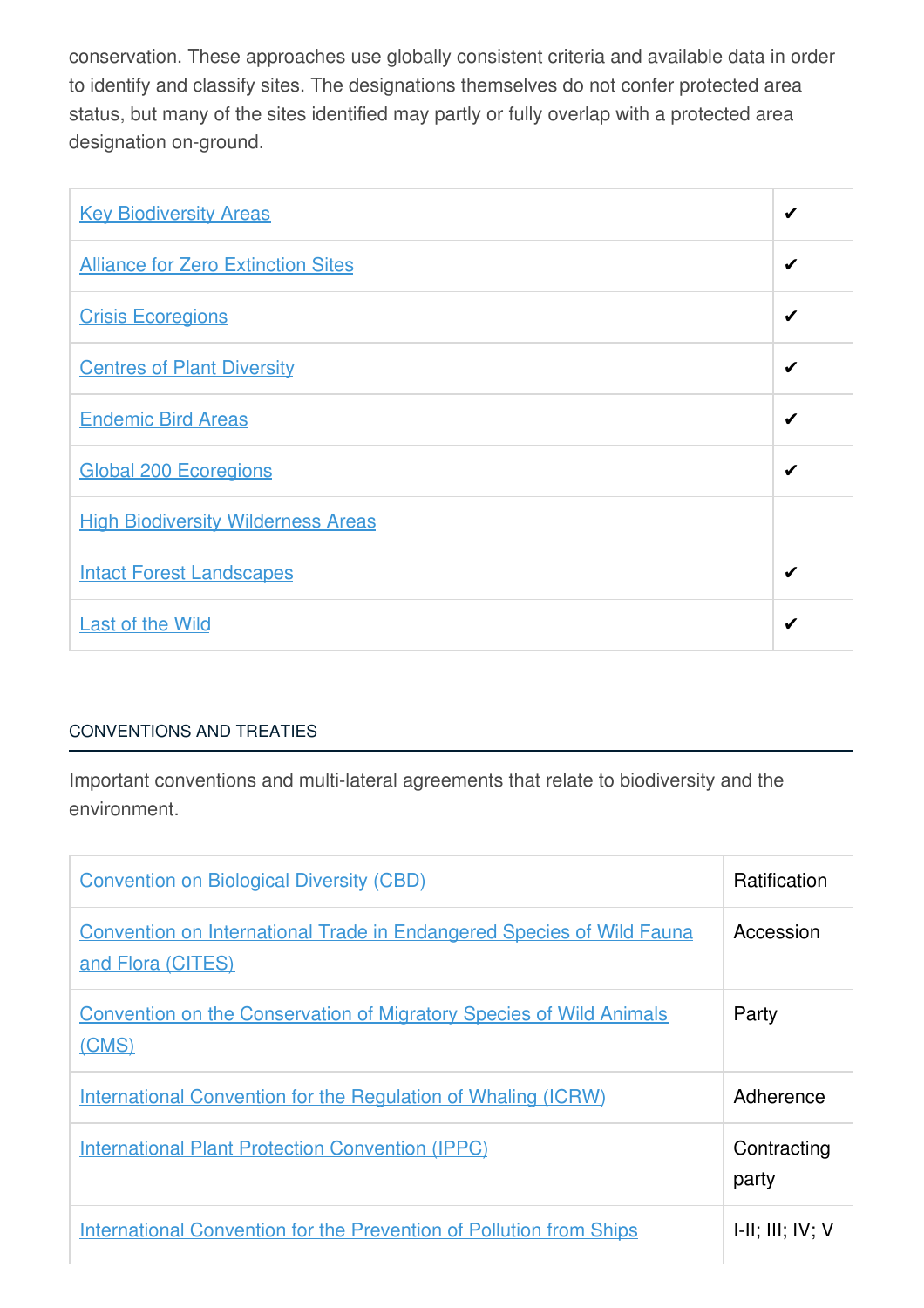| (MARPOL Convention)                                                                               |                     |
|---------------------------------------------------------------------------------------------------|---------------------|
| <b>International Treaty on Plant Genetic Resources for Food and Agriculture</b><br>(Plant Treaty) | Ratification        |
| <b>Convention on Wetlands of International Importance (Ramsar Convention)</b>                     | Entry into<br>force |
| United Nations Convention on the Law of the Sea (UNCLOS)                                          | Ratification        |
| Chapter XXI 3. Convention on Fishing and Conservation of the Living<br>Resources of the High Seas |                     |
| <b>World Heritage Convention</b>                                                                  | Ratification        |
| <b>Antarctic Treaty</b>                                                                           |                     |

### OTHER [MEMBERSHIP](javascript:void(0))

| <b>Arctic Council</b>               |        |
|-------------------------------------|--------|
| International Maritime Organisation | Member |
| <b>IPBES</b>                        | Member |
| <b>IPCC</b>                         | Member |
| <b>OECD</b>                         |        |

### [REFERENCES](javascript:void(0)) & WEBSITE